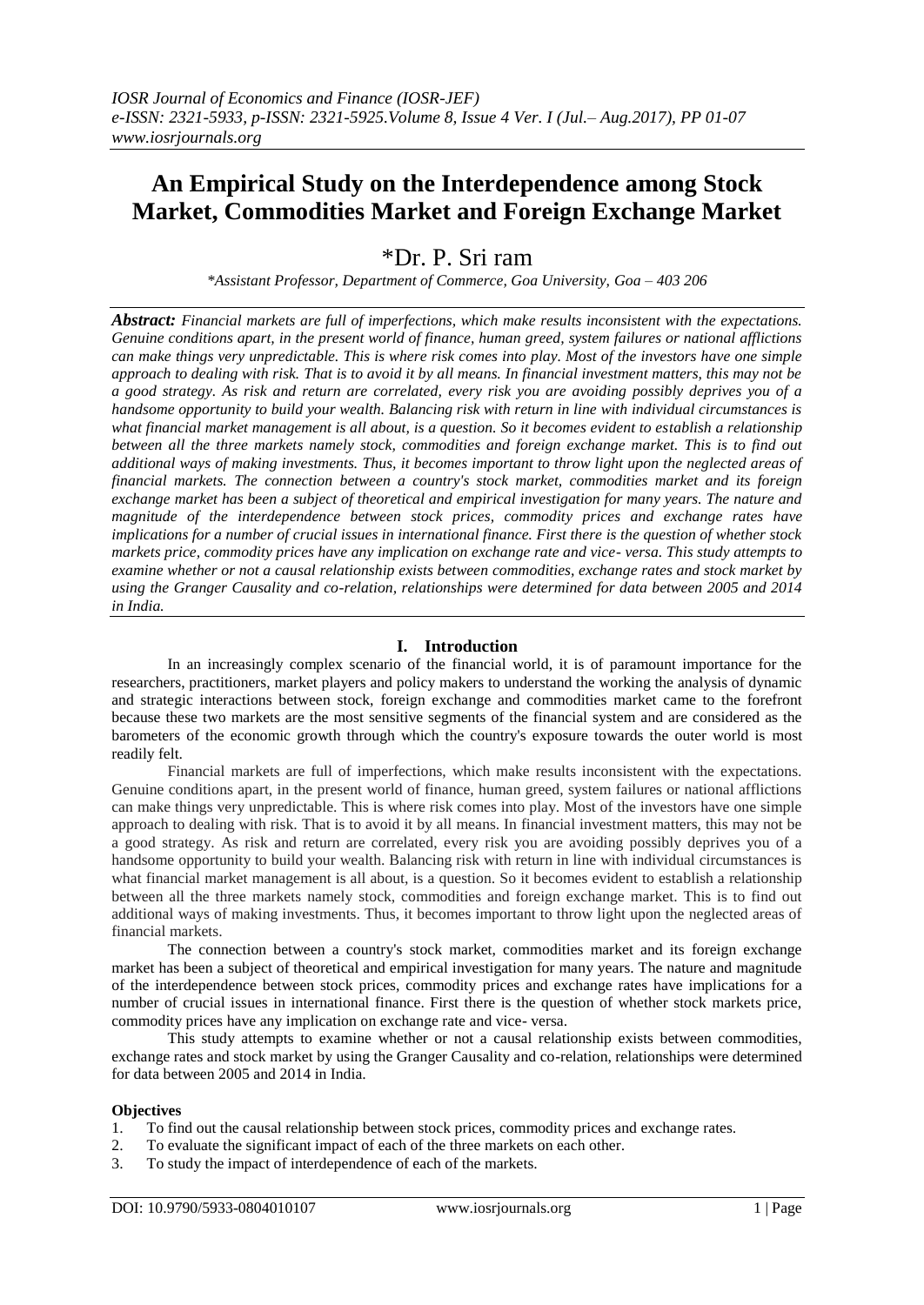# **II. Literature Review**

For determining the relationship between stock exchange market commodities market and foreign exchange market various studies were undertaken by the researchers. Researchers used models like granger causality, GARCH (1, 1), vector autoregressive (VAR), Vector Error Correction Model (VECM), regression, multiregression for finding out relationship between stock market and foreign exchange market. The literature on the relationship between stock prices and exchange rates is very rich, but inconclusive. Frank and Young (1972) are considered to be the pioneers to investigate the relationship between exchange rates and stock prices. Their study concluded with the findings that the two variables have no significant relation. **Soenen and Hennigar (1988)** studied the same market but considered a different time period and contrast with prior studies by showing a significant negative relationship between stock prices and exchange rates.

**Solnik (1987)** made a slightly different study and tried to detect the impact of several economic variables including the exchange rates on stock prices. He concluded that changes in exchange rates do not have any significant impact over stock prices**. Nieh and Lee (2001)** supported the findings of **Bahmani-Oskooee and Sohrabian (1992)** and reported no long-run significant relationship between stock prices and exchange rates in the G-7 countries. Roll (1992) also studied the US stock prices and exchange rates and found a positive relationship between the two markets. **Chow etal. (1997)** examined the same markets but found no relationship between stock returns and real exchange rate returns. They repeated the exercise with a longer time horizons and found a positive relationship between the two variables. **Abdalla and Murinde (1997)** employed co-integration test to examine the relationship between stock prices and exchange rates for four Asian countries named as India, Pakistan, South Korea and Philippines for a period of 1985 to 1994. They detected unidirectional causality from exchange rates to stock prices for India, South Korea and Pakistan and found causality runs from the opposite direction for Philippines.

**Yamini Karmarkar and G Kawadia** tried to investigate the relationship between RS/\$ exchange rate and Indian stock markets. Five composite indices and five spectral indices were studied over the period of one year: 2000. The results indicated that exchange rate has high correlation with the movement of stock market. **Wu (2000)** did a similar study using stock prices and exchange rates of Singapore and portrayed a unidirectional causality from exchange rates to stock prices. **Apte (2001)** investigated the relationship between the volatility of the stock market and the nominal exchange rate of India by using the EGARCH specifications on the daily closing USD/INR exchange rate, BSE 30 (Sensex) and NIFTY-50 over the period 1991 to 2000. The study suggests that there appears to be a spill over from the foreign exchange market to the stock market but not the reverse. In a recent study.

**Bhattacharya and Mukherjee (2003**) investigated Indian markets using the data on stock prices and macroeconomic aggregates in the foreign sector including exchange rate concluded that there is no significant relationship between stock prices and exchange rates.

# **III. Research Methodology**

#### **Data Source and Variable Selection:**

This study is based on secondary data collected from various sources. In order to achieve the objective of the research three variables are selected namely Stock Prices, Exchange Rate and Commodity Prices. The study is carried out using daily closing prices of COMDEX, CNX-NIFTY and daily exchange rate, from 3<sup>rd</sup> April 2006 to 31<sup>st</sup> March 2014, which covers 1092 daily observations. The data required is collected from various sources i.e. RBI publications, MCX and NSE websites, and BLOOMBERG data files.

#### **Defining Variables Of The Study**

# **A. Dependent Variable – Foreign Exchange Market**

The market for foreign exchange involves the purchase and sale of national currencies. A foreign exchange market exists because economies employ national currencies. If the world economy used a single currency there would be no need for foreign exchange markets.

#### **B. Explanatory Variables**

#### **a. Stock Market.**

Secondary market refers to a market where securities are traded after being initially offered to the public in the primary market and/or listed on the Stock Exchange. Majority of the trading is done in the secondary market. Secondary market comprises of equity markets and the debt markets. The secondary market enables participants who hold securities to adjust their holdings in response to changes in their assessment of risk and return. They also sell securities for cash to meet their liquidity needs.

The stock market is a market for financial investments that are direct or indirect claims to capital. It is wider than the Securities Market and embraces all forms of lending and borrowing, whether or not evidenced by the creation of a negotiable financial instrument. The Capital Market comprises the complex of institutions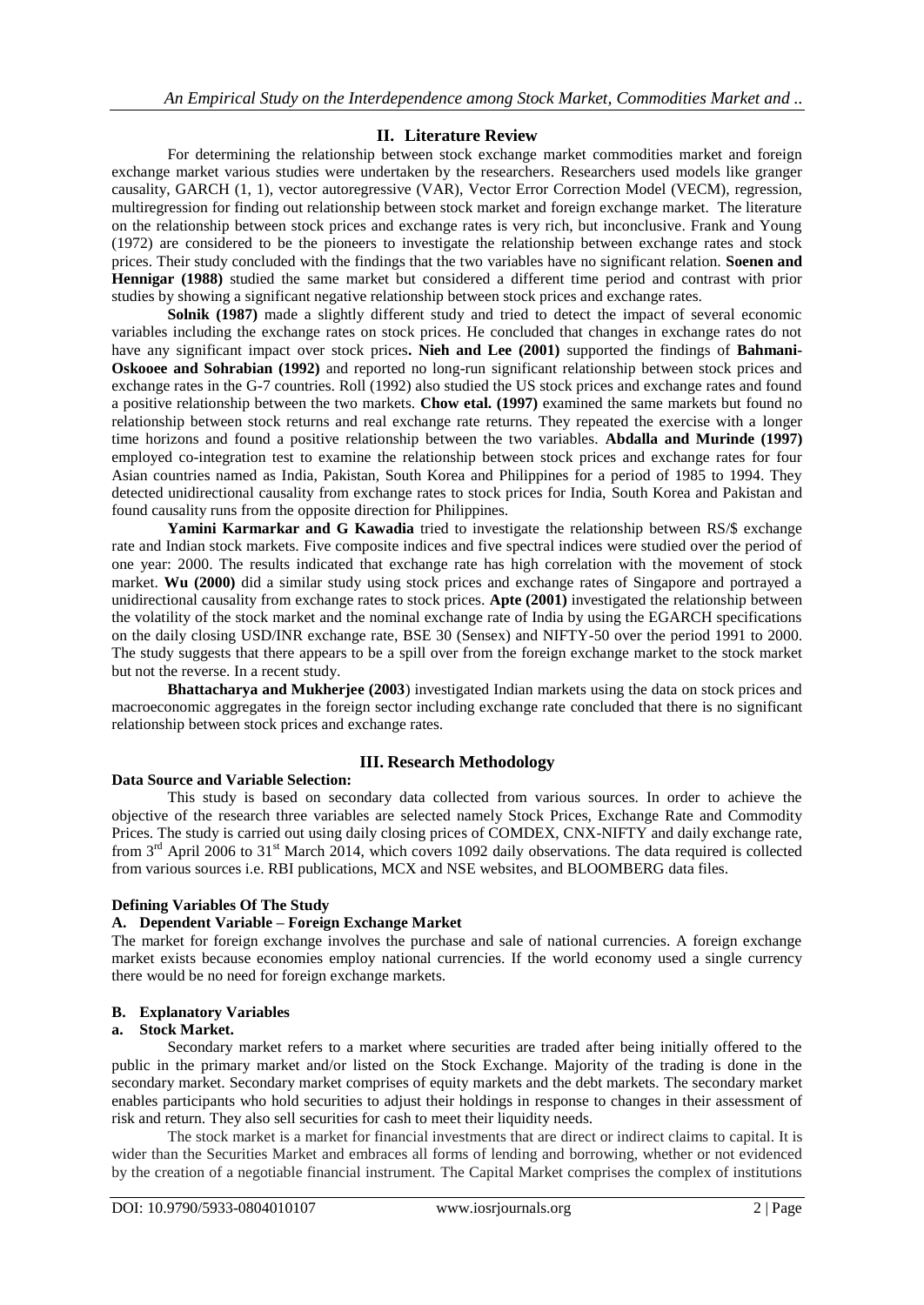and mechanisms through which intermediate term funds and long-term funds are pooled and made available to business, government and individuals. The Capital Market also encompasses the process by which securities already outstanding are transferred

This study has analyzed whether there exists a relationship between the stock market, commodities market and foreign exchange market. The variables taken for the study are CNX NIFTY closing prices, MCX COMDEX closing prices and the exchange rate .For the analysis of the variables regression analysis has been used to find out its interrelationship with each other. Further, the hypothesis has been formulated for testing the significance of the model. Granger causality model has been used to find out the causal relationship between the variables; also Augmented Dickey-Fuller unit root tests have been used to test if the data available is stationary and at what level. Finally, the covariance matrix has the developed to find the interrelation of the three markets with each other.

## **Hypothesis Testing**

Commodities Market

 $H_0$ : Commodities market impact foreign exchange market

H 1: Commodities market does not impact foreign exchange market

Stock Market

H<sub>0</sub>: Stock market impact foreign exchange market

H 1: Stock market does not impact foreign exchange market

#### **Regression Analysis**

The following Regression analysis explains the relationship between the dependent variable foreign exchange market and independent variables of stock market and commodities market.

| Model 1: OLS, using observations $1-1904$ (n = 1903)   |
|--------------------------------------------------------|
| Missing or incomplete observations dropped: 1          |
| Dependent variable: Exchange Rate                      |
| Heteroskedasticity-robust standard errors, variant HC1 |
|                                                        |

|                 | Coefficient   | Std. Error  | t-ratio    | p-value        |     |
|-----------------|---------------|-------------|------------|----------------|-----|
| Const           | 36.3664       | 0.508315    | 71.5430    | $<\!\!0.00001$ | *** |
| Stock market    | $-0.00252992$ | 0.000122715 | $-20.6162$ | $<\!\!0.00001$ | *** |
| Commodities mar | 0.00822595    | 0.000159688 | 51.5127    | $<\!\!0.00001$ | *** |

| Mean dependent var | 48.43895    | S.D. dependent var | 6.275664 |
|--------------------|-------------|--------------------|----------|
| Sum squared resid  | 31900.02    | S.E. of regression | 4.097497 |
| R-squared          | 0.574146    | Adjusted R-squared | 0.573697 |
| F(2, 1900)         | 1377.424    | $P-value(F)$       | 0.000000 |
| Log-likelihood     | $-5382.685$ | Akaike criterion   | 10771.37 |
| Schwarz criterion  | 10788.02    | Hannan-Ouinn       | 10777.50 |

#### **Analysis and Interpretation**

This model summary reports the strength of the relationship between the model and the dependent variable. R, the multiple correlation coefficients, is the linear correlation between the observed and model predicted values of the dependent variable. Its large value indicates a strong relationship. R Square, the coefficient of determination, is the squared value of the multiple correlation coefficients.

Here the value of R2 (R squared) is 0.5741; it shows that the model explains 57.41% of the variation. In other words the independent variables are able to explain around 57.41%of the variation of the dependent variable. As the  $r^2$  is close to 1, it will be useful in making predictions. It means that the independent variables of stock market and commodities market cause a change in the exchange rate by 57% and the rest is explainer by other factors, which shows it is a good model to show the interdependence between these three markets. The adjusted R-square, a measure of explanatory power, is 0.573697. This statistic is not generally interpreted because it is neither a percentage (like the  $R^2$ ), nor a test of significance (such as the F-statistic). From the coefficient values of stock market and commodities market it can be interpreted that 1% change in stock market causes -0.0025% change in the exchange rate and 1% changes in the commodities market causes 0.0082% change in the exchange rate. Also it shows that dependent variable causes a negative change in the stock market, whereas it subsequently causes a negative change in the commodities market.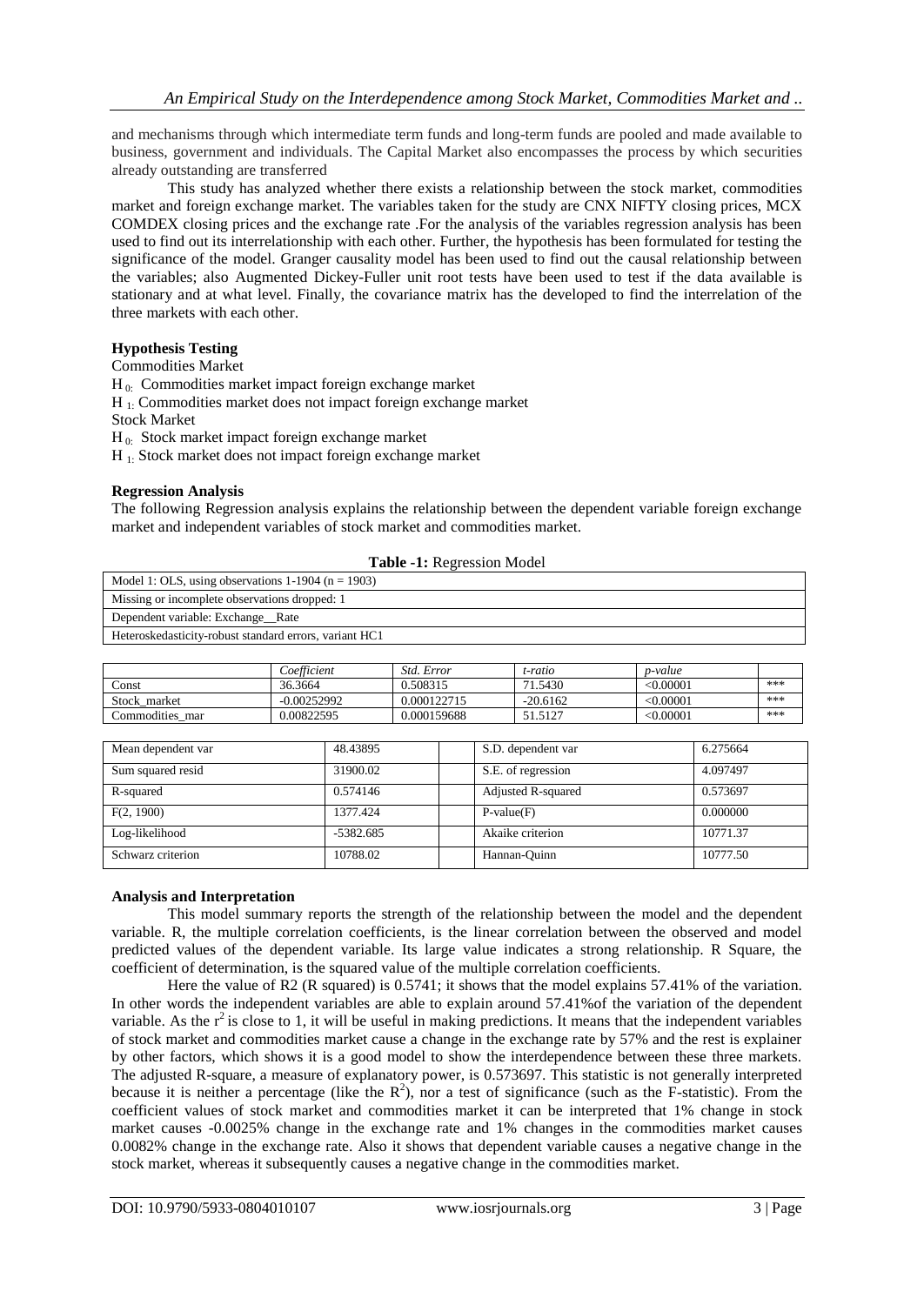#### **Correlation Matrix**

The following covariance matrix has been estimated to study the interrelationship between the stock market, commodities market and foreign exchange market.

| <b>Table -2:</b> Correlation Matrix |                           |               |                     |  |
|-------------------------------------|---------------------------|---------------|---------------------|--|
|                                     | <b>COMMODITIES MARKET</b> | EXCHANGE RATE | <b>STOCK MARKET</b> |  |
| <b>COMMODITIES MARKET</b>           |                           | 0.711843      | 0.745439            |  |
| EXCHANGE RATE                       | 0.711843                  |               | 0.35755             |  |
| STOCK MARKET                        | 0.745439                  | 0.35755       |                     |  |

**Table -2:** Correlation Matrix

#### **Analysis and Interpretation**

The correlation matrix measures the degree which two variables change or vary together. The above matrix displays the interrelationship between the select markets with one another. According to the matrix, the macroeconomic variables either have positive or negative interrelationship amongst them and none of them displaying linear dependency. There is highest positive correlation relation between the commodities market and stock market compared to other pairs. From the above table 5.3.1 it can be explained that the commodities market and stock market are highly correlated by 74.54%, whereas exchange rate and commodities market are correlated to an extent of 71.18%.

## **Augmented Dickey-Fuller Test (ADF)**

To check the stationarity and if there is presence of unit root in the series, the most famous of the unit root tests are the ones derived by Dickey and Fuller and described in Fuller (1976), also Augmented Dickey-Fuller (ADF) or said-Dickey test has been mostly used.

A time series is said to be stationary if its mean and variance are constant over time and the value of the covariance between the two time periods depends only on the distance or gap or lag between the two time periods and not the actual time at which the covariance is computed. Test for stationarity is important in case of time series data because a non stationary time series will have time varying mean or a time-varying variance or both. Hence the results cannot be extrapolated for the entire population. The test for stationarity can be done using Unit Root Test.

Since all time series data sets contain either deterministic or stochastic trends (or both), unit root tests and stationarity tests are a way of determining which kind of trends are present in the data. If only deterministic trends are present, then the series can be seen as being generated by some non-random, predetermined function of time with some random error thrown in.

|                                                     | Null Hypothesis: D(COMMODITIES_MARKET) has a unit root |             |           |
|-----------------------------------------------------|--------------------------------------------------------|-------------|-----------|
| Exogenous: Constant                                 |                                                        |             |           |
| Lag Length: 0 (Automatic - based on SIC, maxlag=25) |                                                        |             |           |
|                                                     |                                                        |             |           |
|                                                     |                                                        | t-Statistic | Prob. $*$ |
|                                                     |                                                        |             |           |
| Augmented Dickey-Fuller test statistic              |                                                        | -47.89156   | 0.0001    |
|                                                     |                                                        |             |           |
|                                                     | 1% level                                               | -3.433588   |           |
| Test critical values:                               | 5% level                                               | -2.862857   |           |
|                                                     | 10% level                                              | -2.567518   |           |

#### **Table -3:** Unit root test of Commodities Market (MCX COMDEX)

#### **Analysis and Interpretation**

In the sample time series data i.e., CNX NIFTY, MCX COMDEX and exchange Rate, Rs/\$ data have been tested for their stationarity. The results are given in Table 3. In the analysis while testing for stationarity of MCX COMDEX prices, we find that the prices are not stationary at levels. Further at first difference, p value is less than the required 5% criteria or 0.05. Hence it can be conclude that the data set (MCX COMDEX) is stationary at first difference.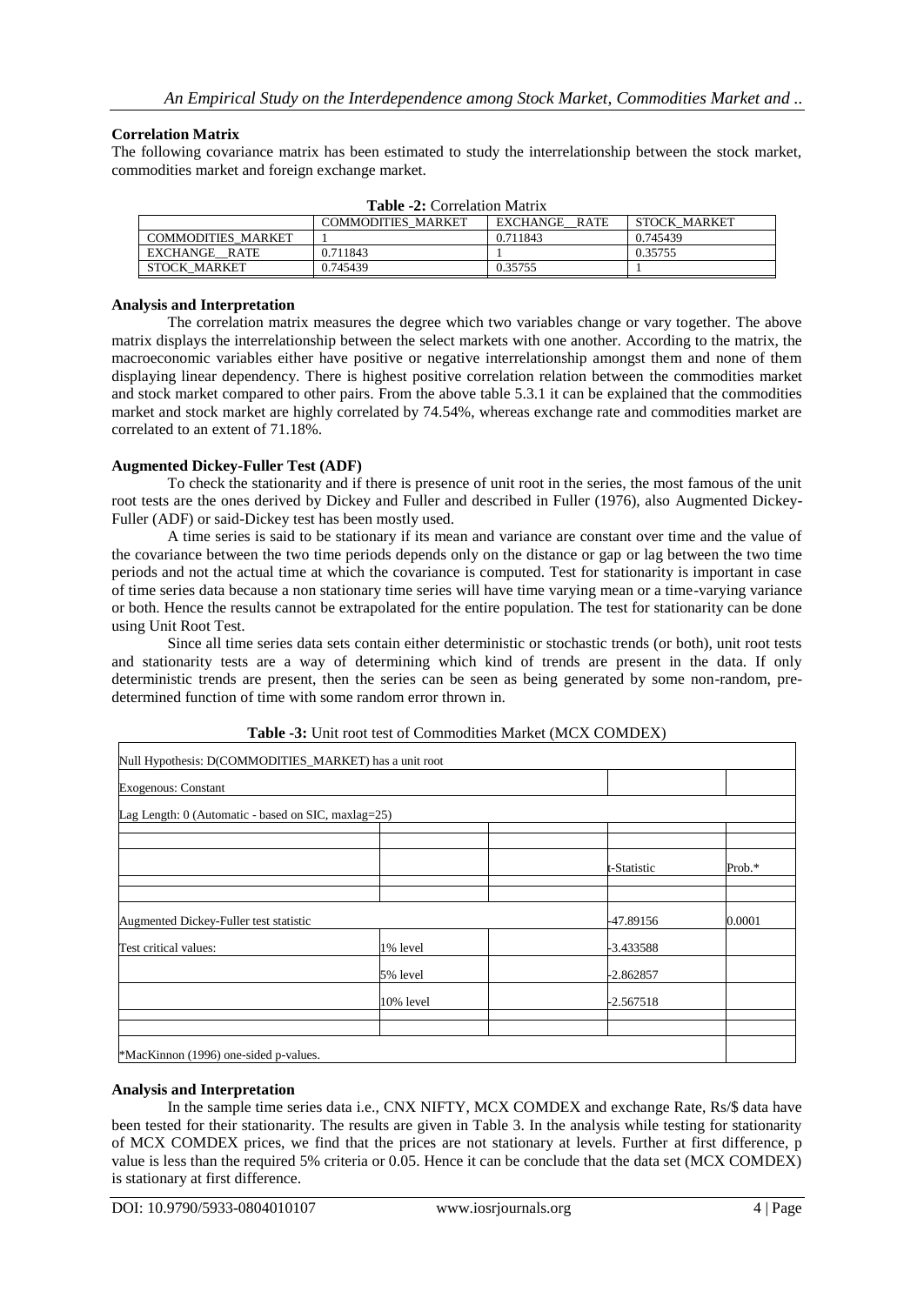| Null Hypothesis: D(EXCHANGE_RATE) has a unit root   |           |             |        |
|-----------------------------------------------------|-----------|-------------|--------|
| <b>Exogenous: Constant</b>                          |           |             |        |
| Lag Length: 1 (Automatic - based on SIC, maxlag=25) |           |             |        |
|                                                     |           |             |        |
|                                                     |           |             |        |
|                                                     |           | t-Statistic | Prob.* |
|                                                     |           |             |        |
|                                                     |           |             |        |
| Augmented Dickey-Fuller test statistic              |           | -33.10608   | 0.0000 |
| Test critical values:                               | 1% level  | -3.433597   |        |
|                                                     | 5% level  | $-2.862861$ |        |
|                                                     | 10% level | $-2.567520$ |        |
|                                                     |           |             |        |
| *MacKinnon (1996) one-sided p-values.               |           |             |        |

# **Table -4:** Unit root test of Exchange Rate (Rs./\$)

## **Analysis and Interpretation**

In the same way Exchange rates was also tested for the presence of unit root problem. The results are given in Table 4. In the analysis we find that exchange rates are not stationary at levels. Further at first difference, the p value is less than the required 5% criteria or 0.05. Hence it can be conclude that the data set (exchange rate Rs./\$) is stationary at first difference.

**Table -5 :** Unit root test of Stock Market ( CNX NIFTY)

| Null Hypothesis: D(STOCK_MARKET) has a unit root    |           |             |        |  |
|-----------------------------------------------------|-----------|-------------|--------|--|
| <b>Exogenous: Constant</b>                          |           |             |        |  |
| Lag Length: 0 (Automatic - based on SIC, maxlag=25) |           |             |        |  |
|                                                     |           |             |        |  |
|                                                     |           |             |        |  |
|                                                     |           | t-Statistic | Prob.* |  |
|                                                     |           |             |        |  |
| Augmented Dickey-Fuller test statistic              |           | -40.73768   | 0.0000 |  |
| Test critical values:                               | 1% level  | $-3.433588$ |        |  |
|                                                     | 5% level  | -2.862857   |        |  |
|                                                     | 10% level | $-2.567518$ |        |  |
|                                                     |           |             |        |  |
|                                                     |           |             |        |  |
| *MacKinnon (1996) one-sided p-values.               |           |             |        |  |

#### **Analysis and Interpretation**

In the analysis while testing for stationarity of CNX Nifty prices, we find that the prices are not stationary at levels. Further at first difference, p value is less than the required 5% criteria or 0.05. Hence it can be conclude that the data set (CNX Nifty) is stationary at first difference.

#### **Granger Causality Test**

Granger proposed the idea of Granger-causality in his 1969 paper to describe the 'causal relationship between variables in econometric models. Before this, econometricians and economists understood the idea of 'causal relationships' as asymmetrical relationships. Causal relations are studied because policy makers need to know the consequences of the various actions which they will or are considering taking. For example; given a relationship between output and the price level, we need to know whether this relationship is expected to hold if actions controlling output are implemented, when actions controlling the price level are implemented, or when both of these cases occur.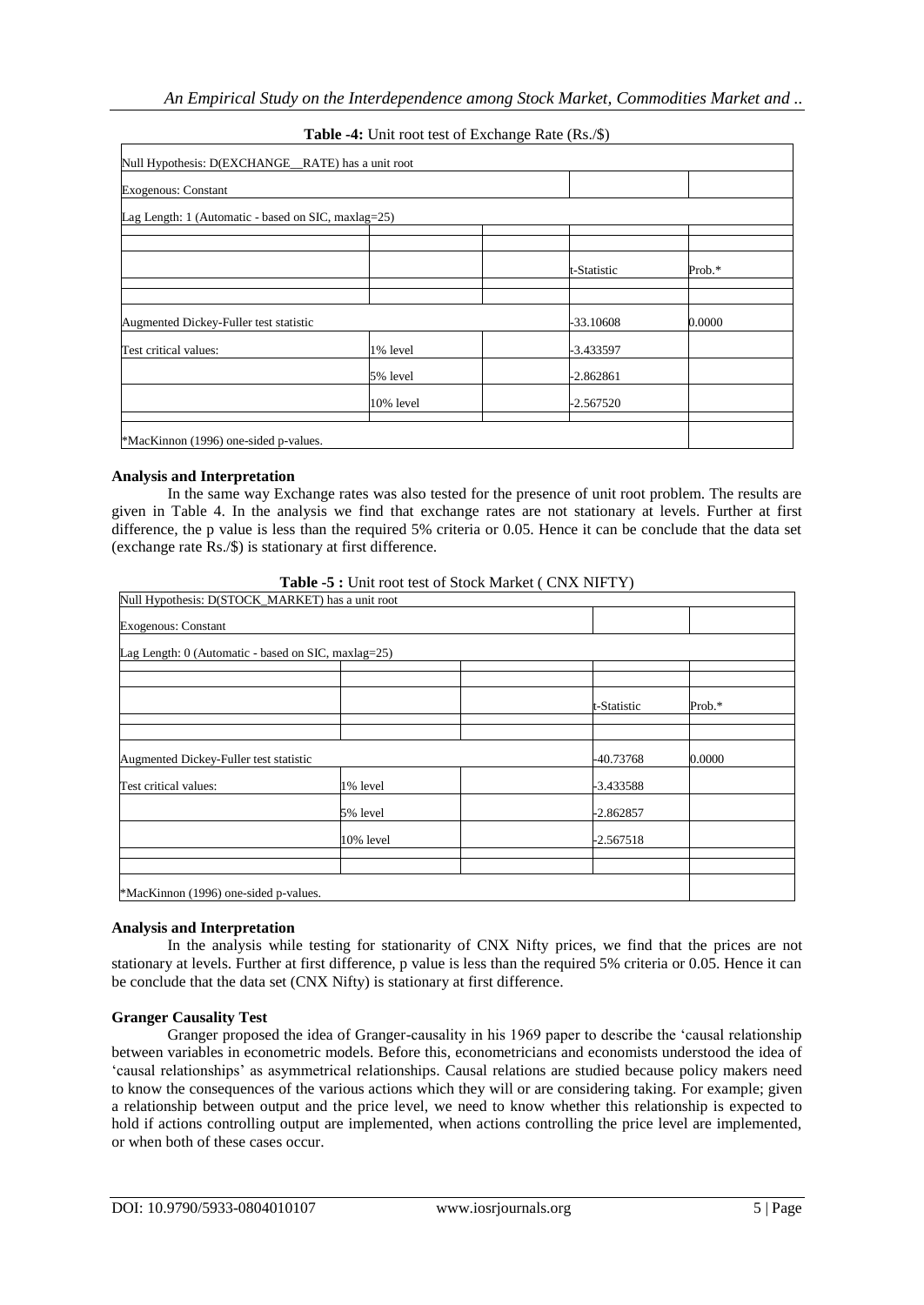| Pairwise Granger Causality Tests                                       |      |                    |        |
|------------------------------------------------------------------------|------|--------------------|--------|
| Date: $04/10/14$ Time: 12:56                                           |      |                    |        |
| Sample: 4/03/2006 7/18/2013                                            |      |                    |        |
| Lags: $4$                                                              |      |                    |        |
| Null Hypothesis:                                                       | Obs  | <b>F-Statistic</b> | Prob.  |
| <b>EXCHANGE</b> RATE does not Granger Cause COMMODITIES MARKET         | 1895 | 3.84531            | 0.0041 |
| COMMODITIES_MARKET does not Granger Cause EXCHANGE_RATE                |      | 2.80269            | 0.0246 |
| STOCK_MARKET does not Granger Cause COMMODITIES_MARKET                 | 1900 | 0.42660            | 0.7895 |
| COMMODITIES_MARKET does not Granger Cause STOCK_MARKET                 |      |                    | 0.0318 |
| STOCK MARKET does not Granger Cause EXCHANGE RATE                      | 1895 | 1.18058            | 0.3174 |
| EXCHANGE_RATE does not Granger Cause STOCK_MARKET<br>2.E-20<br>25.2557 |      |                    |        |

# **Table 6:** Granger Causality Test between Exchange Rate, Nifty and COMDEX

## **Analysis and Interpretation**

#### **Hypothesis**

- Null hypothesis (H01) : Commodities Market does not granger cause exchange rate

- Second null hypothesis (H02) : Stock market does not granger cause Commodities Market

- Third null hypothesis (H03) : Stock market does not granger cause Exchange Rate.

Thus, reject the null hypothesis' and accept the alternate hypothesis, i.e. exchange rate granger causes commodities market, commodities market granger causes stock market and exchange rate granger causes stock market since the probability values for the alternate hypothesis is less than 0.05.

The Granger-causality test is applied in order to test the relationship between exchange rates commodity prices and stock prices. The test results of Granger-causality of the three variables are given in the table 5.5.1. In order to capture the degree and the direction of long term correlation between Nifty prices, COMDEX prices and exchange rate under study, Granger Causality Test was conducted. From the statistics given in the table, we can deduce that Nifty does not granger cause Exchange rates when Exchange rates is the dependent variable, since the p value 0.3174 is much higher than the required 0.05 or 5%. Hence we reject null hypothesis H(03). Thus it can be said that the coefficients of Nifty does not affect the future performance of Exchange rates. In the case of direction between Exchange Rates and Nifty, where Nifty is the dependent variable, the p value is 2.E-20 which is less than 0.05 or the 5% significance level. Thus granger causality has been identified between Exchange rates to Nifty. Hence we can accept alternate hypothesis of exchange rate causing stock market. If relation between foreign exchange market and stock market exist, then it is possible that investors may use this information to predict the exchange rate movement or indices movement.

Also, we can reject second null hypothesis that, Stock market does not granger cause Commodities Market since the p values are 0.7895 which is way higher than 0.05. Thus, we can accept the alternate hypothesis of commodities market causes stock market since its p values is 0.0318 which is less than 0.05.

Thus, we can say that there exists relationship between exchange rate and stock market and also between commodities market and stock market respectively and subsequently cause and have an impact on each other.

# **IV. Findings and Conclusions**

By analysing the daily data, the dynamic relationship between stock prices commodity prices and exchange rates in India have been examined. The main concerns were to examine whether there exists a relationship between these three markets and whether they have any impact on each other.

The following conclusions have been derived from the analysis:

The results of the regression analysis include estimated coefficients, the standard error of the coefficients, the calculated t-statistic and the corresponding p-value. The independent variables that are statistically significant in explaining the variation in the exchange rates are stock market and commodities market in India as indicated by calculated t-statistics that exceed the critical values, and the calculated p-values that are less than the significance level of 1%.

The relationship between exchange rate and commodities market is positive according to the model which means that when there is 1% change in commodities market there is a subsequent change of